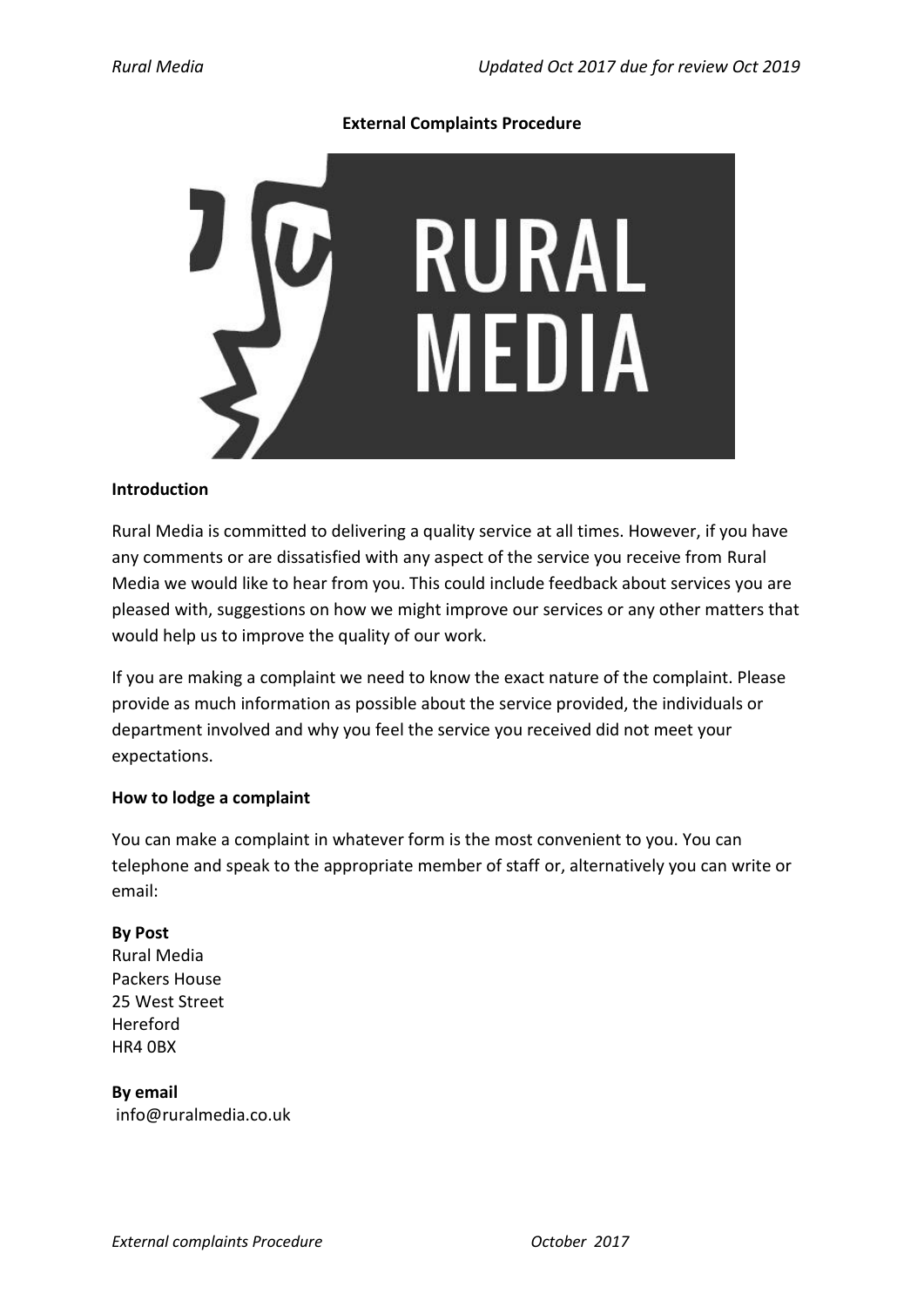If you telephone us the complaint will be logged. Whoever takes your call will try to resolve the issue for you. If you are not satisfied with the response you receive at this stage you can submit a formal complaint in writing.

If your complaint is in writing (including email) we will acknowledge it as soon as possible and pass it to the appropriate member of staff for action. If your complaint cannot be resolved by the person initially dealing with it, it will be directed to the relevant senior member of staff.

It is our intention that complaints will be responded to within seven working days. If a full response cannot be given within seven working days (e.g. when a matter is very complex, where we have to consult a third party on the matter or the relevant member of staff is on leave) you will be informed of the progress being made with your complaint.

The Chief Executive accepts full responsibility for effective complaints handling.

In all cases we will treat your correspondence in strict confidence, with fairness and objectivity.

## **What to do if you are still unhappy**

If you feel your complaint has not been satisfactorily dealt with you have the option to put your concerns directly in writing to the Chief Executive of Rural Media:

Mr Nic Millington Chief Executive Rural Media Packers House 25 West Street Hereford HR4 0BX

The Chief Executive will then respond to you within ten working days of receipt of your letter.

If you are not content with the outcome you may raise your concern with the Board of Trustees by writing directly to:

Mr Andrew Thorman (Chair of The Board of Trustees) C/o Rural Media Packers House 25 West Street Hereford HR4 0BX